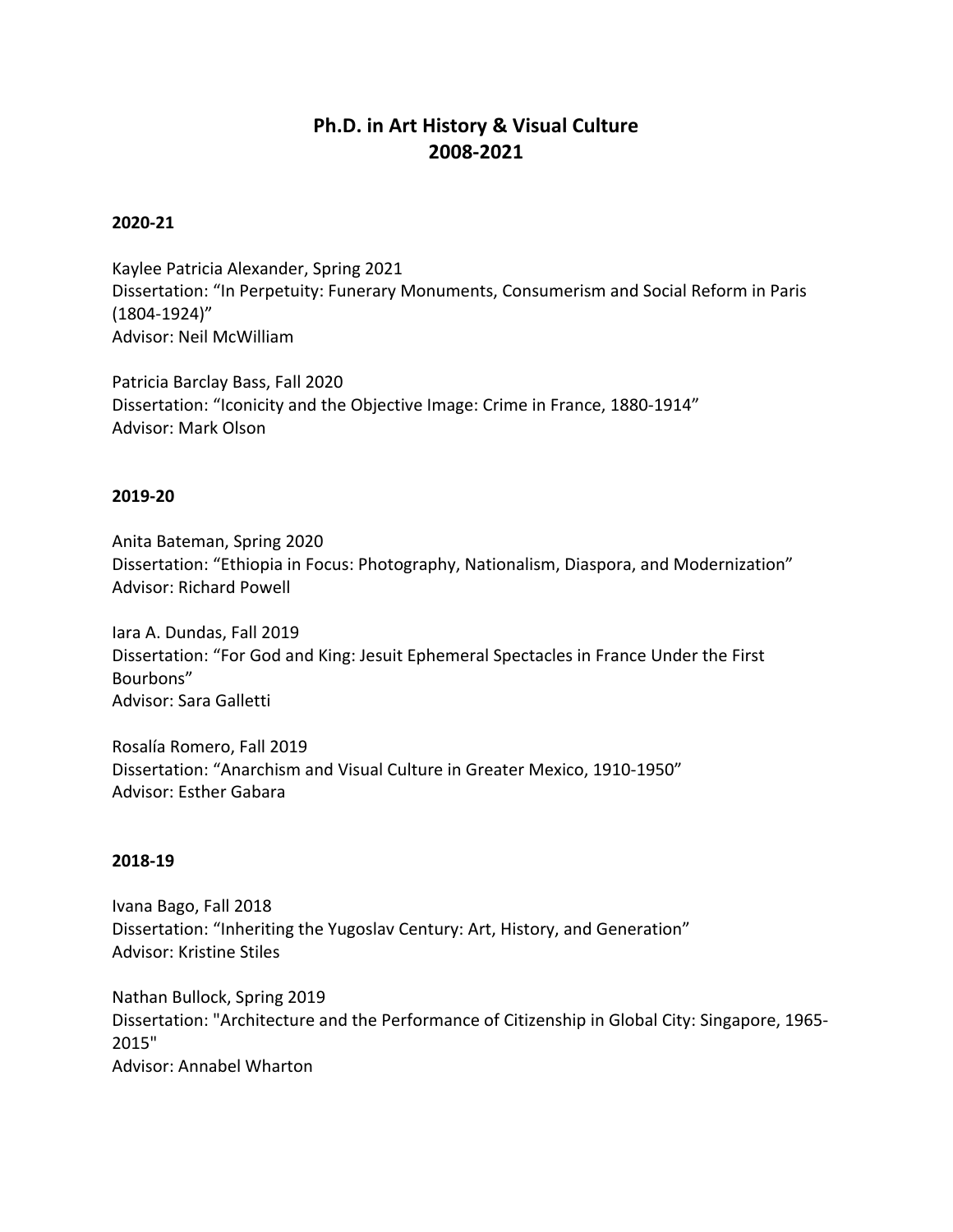Lidia Klein, Summer 2018 Dissertation: "Political Postmodernisms: Architecture in Chile and Poland, 1970-1990" Advisor: Annabel Wharton

Emilie Luse, Spring 2019 Dissertation: "Erasing the Avant-Gardes: Anti-Modernism in French Art History, Criticism, and Education, 1920-1944" Advisor: Mark Antliff

Tim Shea, Fall 2018 Dissertation: "Mapping Immigrant Communities through Their Tombstones in Archaic and Classical Athens" Advisors: Sheila Dillon and Carla Antonaccio

# **2017-18**

Magdalena Patrycja Kolodziej, Spring 2018 Dissertation: "Empire at the Exhibition: The Imperial Art World of Modern Japan (1907-1945)" Advisor: Gennifer Weisenfeld

Erica Elizabeth Sherman, Spring 2018 Dissertation: "Race and Space: The Afro-Brazilian Role in the Urban Development of Vila Rica, Minas Gerais (1711-1750)" Advisor: Caroline Bruzelius

Joseph Chandler Williams, Fall 2017 Dissertation: "Mediterranean Trade and Architectural Production: The Church of S. Corrado in Molfetta (Apulia) ca. 1100-1300 CE" Advisor: Caroline Bruzelius

# **2016-17**

Kathryn Desplanque (Spring 2017) "Art, Commerce, and Caricature: Satirical Images of Artistic Life in Paris, 1750-1850" Advisor: Neil McWilliam

Katherine de Vos Devine (Spring 2017) "Appropriation Art, Intellectual Property, and Fair Use Since the 1990s" Advisors: Kristine Stiles and Hans J. Van Miegroet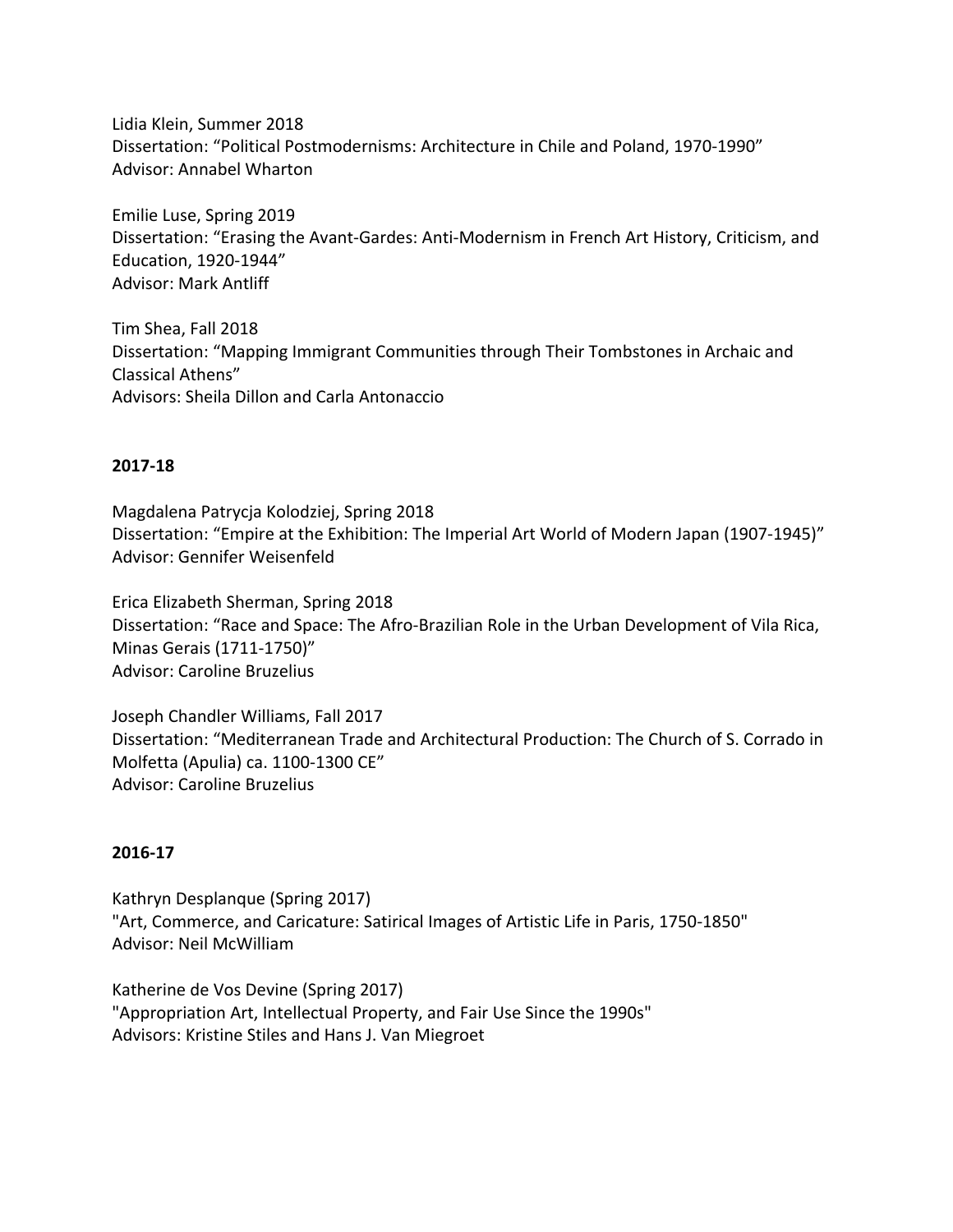Elisabeth Dawn Narkin (Spring 2017)

"Rearing the Royals: Architecture and the Spatialization of Royal Childhood France, 1499-1610" Advisor: Sara Galletti

# **2015-16**

Elizabeth Baltes (Spring 2016) Dissertation: "Dedication and Display of Portrait Statues in Hellenistic Greece: Spatial Practices and Identity Politics" Advisor: Sheila Dillon

Alexandra Dodson (Spring 2016) Dissertation: "Mount Carmel in the Commune Promoting the Holy Land in Central Italy in the 13<sup>th</sup> and 14<sup>th</sup> Centuries" Advisor: Caroline Bruzelius

Jungmin Ha (Spring 2016) Dissertation: "Shaping Religious and Cultural Aspiration: Engraved Sutras in Southwest Shandong Province from the Northern Qi Dynasty (550-577 CE), China" Advisor: Stanley Abe

Katherine Jentleson (Fall 2015) Dissertation: "Gatecrashers: The First Generation of Outsider Artists in America" Advisor: Richard Powell

Lindsey Mazurek (Spring 2016) Dissertation: "Globalizing the Sculptural Landscapes of the Sarapis and Isis Cults in Hellenistic and Roman Greece" Advisor: Sheila Dillon

Laura Moure Cecchini (Spring 2016) Dissertation: "Reimagining the Baroque in Italian Modernism: from Fin-de-Siecle to Fascism" Advisor: Mark Antliff

Mitali Routh (Fall 2015) Dissertation: "On Matthew Barney: Deadpan Conceptualism, Animality, and Sculpture" Advisor: Kristine Stiles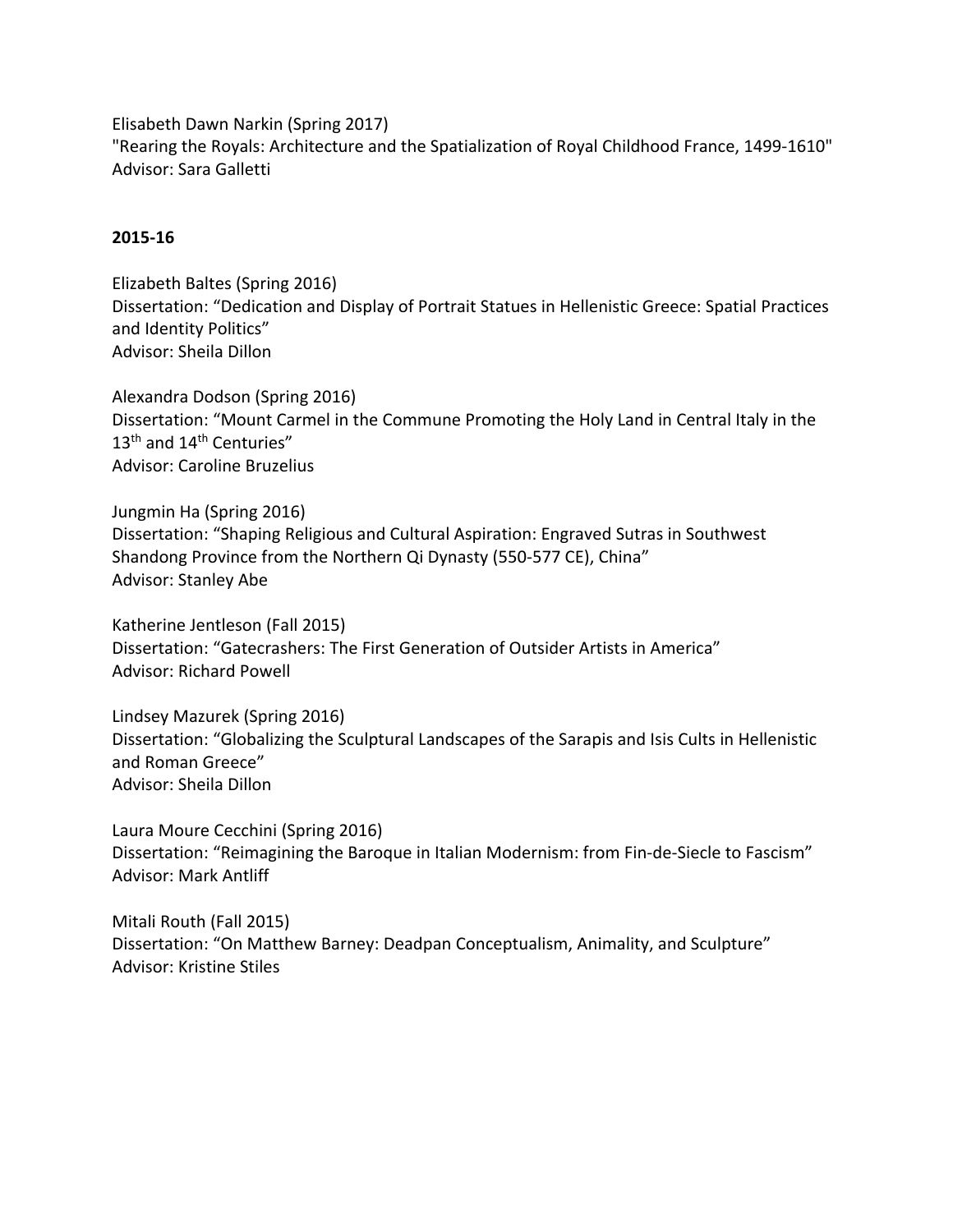#### **2014-15**

Marie-Pier Boucher (Spring 2015) Dissertation: "Architectures of Aliveness: Building Beyond Gravity" Advisors: Mark Hansen and Bill Seaman

Young Ji Lee (Fall 2014) Dissertation: "Recoding Capital: Socialist Realism and Maoist Images 1949- 1976" Advisors: Stanley Abe and Kristine Stiles

Camila Maroja (Summer 2015) Dissertation: "Framing Latin American Art: Contemporary Institutions and the Configuration of a Regional Identity" Advisors: Esther Gabara and Kristine Stiles

Sandra van Ginhoven (Spring 2015) Dissertation: "The Role of the Antwerp Painter-Dealer Guillam Forchondt in the Large-Scale Distribution of New Imagery in Europe and the Americas during the Seventeenth Century" Advisor: Hans van Miegroet

#### **2013-14**

Alexis Meredith Clark Dissertation: "A Republic of the Arts: Constructing Nineteenth-Century Art History at the Musée National du Luxembourg, 1871-1914" Advisor: Neil F. McWilliam

Kency Cornejo (Summer 2014) Dissertation: "Visual Disobedience: The Geopolitics of Experimental Art in Central America, 1990-present" Advisors: Kristine Stiles and Esther Gabara

Aurelia Emilia D'Antonio Dissertation: "Throwing Stones at Friars: The Church of San Francesco in Piacenza" Advisor: Annabel J. Wharton

Erin Sue Hanas (Fall 2013) Dissertation: "Wolf Vostell's *Fluxus Zug*, Model Museum, Academy, Archive" Advisor: Kristine Stiles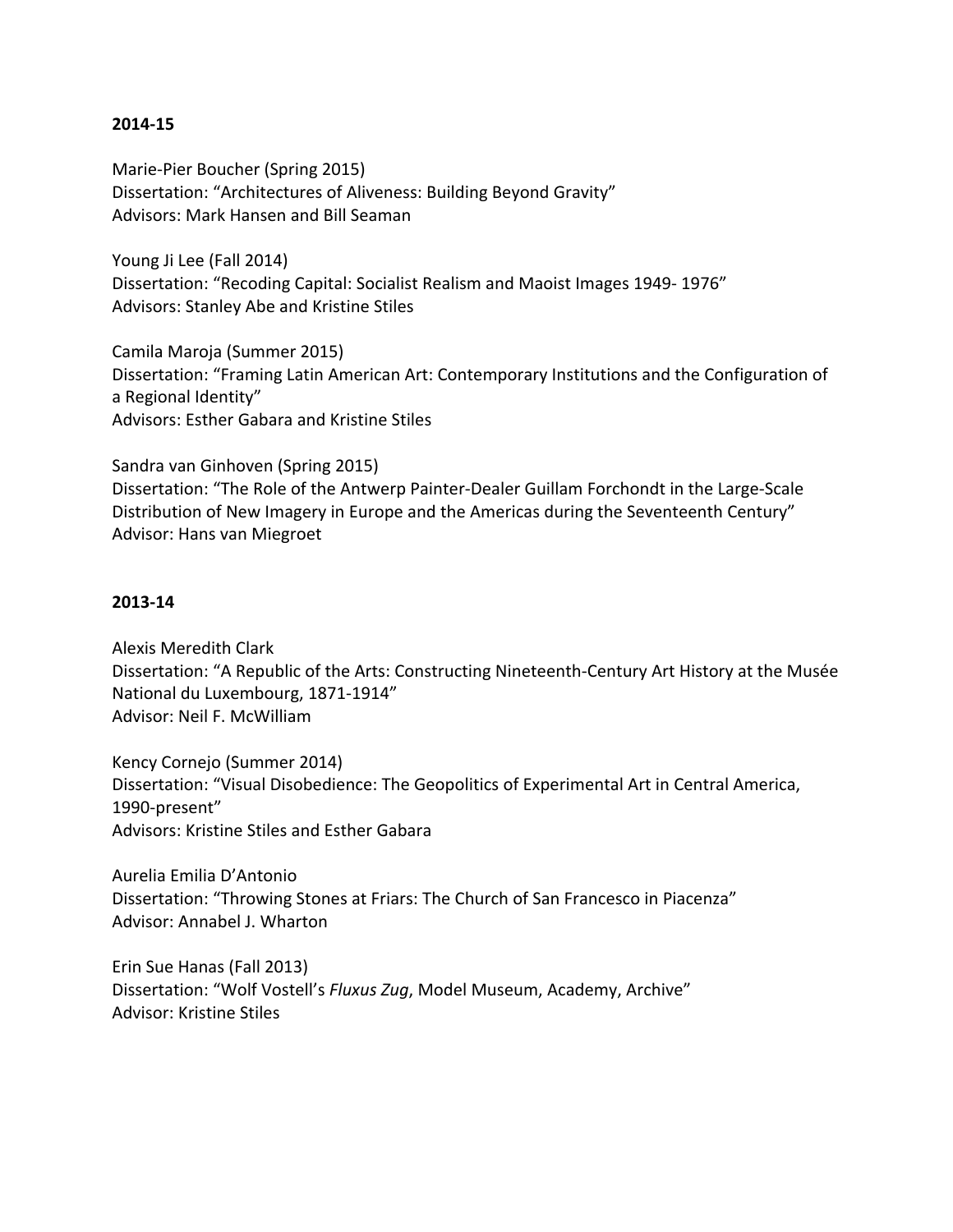Anna Karrer Kivlan Dissertation: "Metropolitan Dystopia: Color Photographs of Mississippi, Tennessee, and Louisiana, 1968-2005" Advisor: Richard J. Powell

Jasmina Tumbas (Summer 2013) Dissertation: "A Matter of Decision: Experimental Art in Hungary and Yugoslavia, 1968-1989" Advisor: Kristine Stiles

#### **2012-13**

Allison Celia Bienkowski Evans Dissertation: "Het Tapissierspand: Interpreting the Success of the Antwerp Tapestry Market in the 1500s" Advisor: H. Van Miegroet

Rebecca Keegan VanDiver Dissertation: "Lois Mailou Jones, Diasporic Art Practice, and Africa in the 20<sup>th</sup> Century" Advisor: R. Powell

# **2011-12**

Zoe Marie Jones "A Transnational Bohemia: Dandyism and the Dance in the Futurist Art of Gino Severini, 1909- 1914" Advisor: Mark Antliff

Robert Mayhew "Law, Commerce, and the Rise of New Imagery in Antwerp, 1500-1600" Advisor: Hans van Miegroet

Kari Shepherdson-Scott "Utopia/Dystopia: Japan's Image of the Manchurian Ideal" Advisor: Gennifer Weisenfeld

Matthew Woodworth "The Architectural History of Beverley Minster, 721-c. 1370" Advisor: Caroline Bruzelius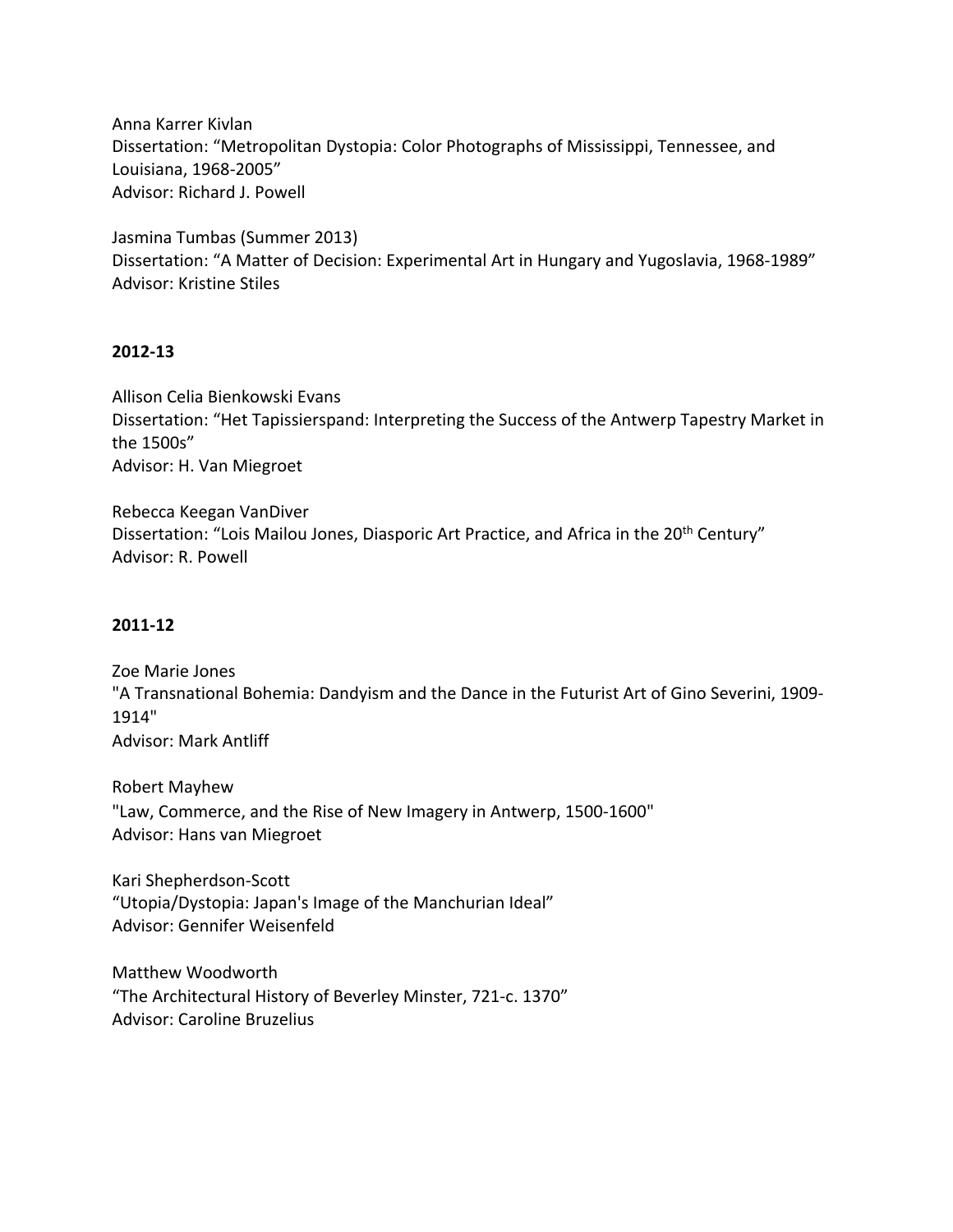#### **2010-11**

Ignacio Adriasola Dissertation: "Melancholy Sites: The Affective Politics of Marginality in Post-Anpo Japan (1960- 1970)" Advisor: Gennifer Weisenfeld

Mora Beauchamp-Byrd Dissertation: "Hogarth's Progress: 'Modern Moral Subjects' in the Work of David Hockney, Lubaina Himid and Paula Rego" Advisor: Richard J. Powell

Yukiko Kato Dissertation: "Color, Hygiene, and Body Politics: French Neo-Impressionist Theories of Vision and Volition, 1870-1905" Advisor: Mark Antliff

Meagan Green Labunski Dissertation: "Friars in the City: Mendicant Architecture and Pious Practice in Medieval Verona, c. 1220- c. 1375" Advisor: Caroline Bruzelius

Karen Gonzalez Rice Dissertation: "Enduring Belief: Performance, Trauma, Religion" Advisor: Kristine Stiles

Marianne Wardle Dissertation: "Naked and Unashamed: A Study of the Aphrodite Anadyomene in the Greco-Roman World" Advisor: Sheila Dillon

#### **2009-10**

Samantha Noel Dissertation: "Carnival is Woman: Gender, Performance, and Visual Culture in Contemporary Trinidad Carnival" Advisor: Richard Powell